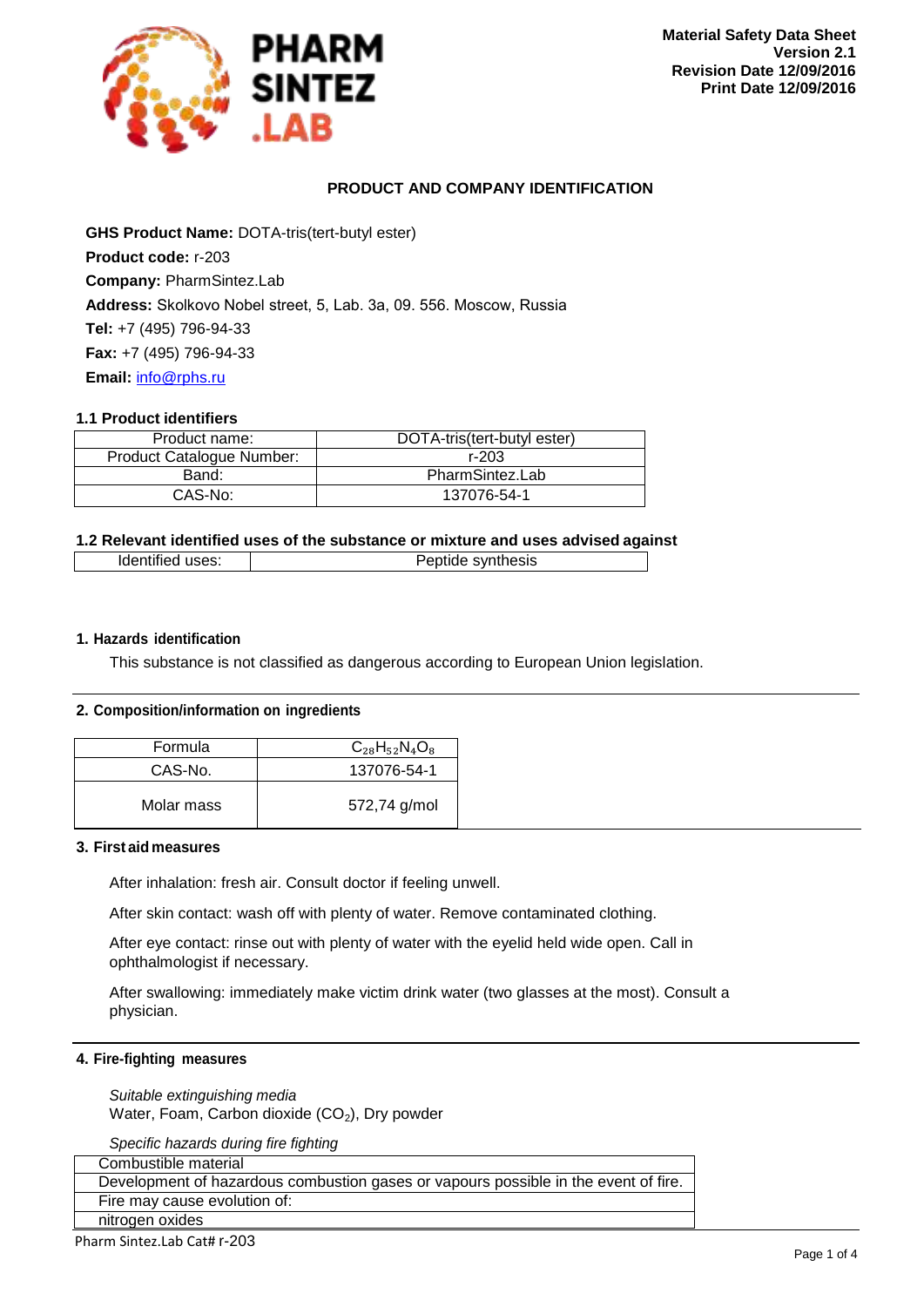### *Special protective equipment for fire-fighters*

Do not stay in dangerous zone without self-contained breathing apparatus. In order to avoid contact with skin, keep a safety distance and wear suitable protective clothing.

### *Further information*

Prevent fire extinguishing water from contaminating surface water or the ground water system. Suppress (knock down) gases/vapours/mists with a water spray jet.

### **5. Accidentalreleasemeasures**

*Personal precautions*

Avoid inhalation of dusts. Avoid substance contact. Ensure adequate ventilation.

*Environmental precautions* Do not let product enter drains.

*Methods for cleaning up* Take up dry. Forward for disposal. Clean up affected area. Avoid generation of dusts.

# **6. Handling and storage**

### **Handling**

*Advice on safe handling* Observe label precautions.

#### **Storage**

*Further information on storage conditions* Tightly closed. Dry.

Store at +2°C to +8°C.

### **7. Exposure controls/personal protection**

Contains no substances with occupational exposure limit values.

#### **Personal protective equipment**

Protective clothing should be selected specifically for the working place, depending on concentration and quantity of the hazardous substances handled. The resistance of the protective clothing to chemicals should be ascertained with the respective supplier.

*Respiratory protection* required when dusts are generated. Recommended Filter type: Filter P 1 (acc. to DIN 3181) for solid particles of inert substances

*Eye protection* Safety glasses

*Protective measures* Protective suit

*Hygiene measures*

Change contaminated clothing. Application of skin- protective barrier cream recommended. Wash hands after working with substance.

| Form   | powder            |
|--------|-------------------|
| Colour | white             |
| рH     | no data available |

# **8. Physical and chemical properties**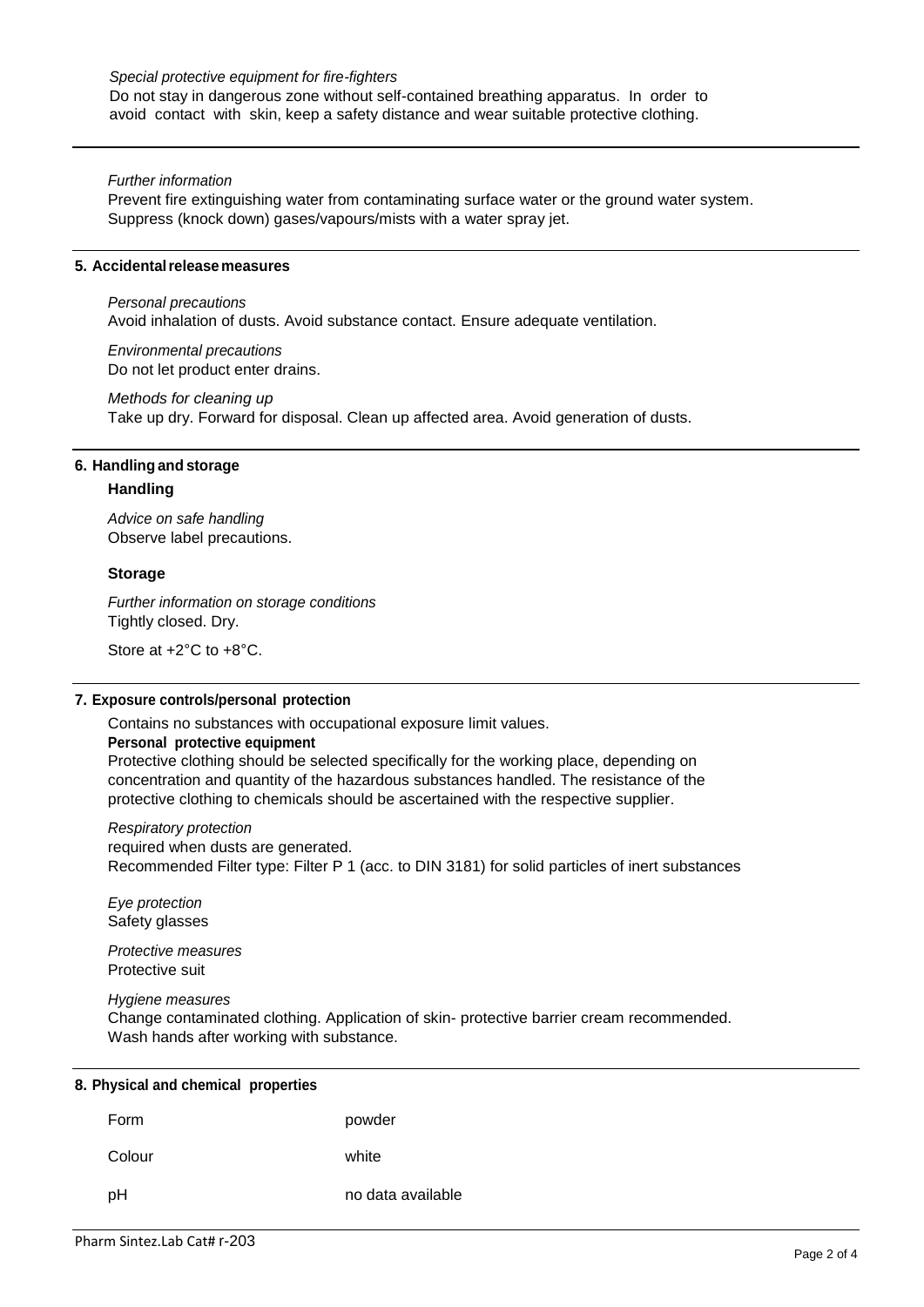| Viscosity, dynamic                         | no data available |
|--------------------------------------------|-------------------|
| Boiling point                              | no data available |
| Ignition temperature                       | no data available |
| Flash point                                | no data available |
| Oxidizing properties                       | no data available |
| Flammability                               | no data available |
| Lower explosion limit                      | no data available |
| Upper explosion limit                      | no data available |
| Vapour pressure                            | no data available |
| Relative vapour density                    | no data available |
| Density                                    | no data available |
| Solubility/qualitative                     | no data available |
| Water solubility                           | no data available |
| Partition coefficient: n-<br>octanol/water | no data available |
| Evaporation rate                           | no data available |

# **9. Stability and reactivity**

*Conditions to avoid* no information available

*Materials to avoid* Violent reactions possible with:

Strong oxidizing agents

*Hazardous decomposition products* in the event of fire: See chapter 5.

#### *Further information*

The following applies in general to flammable organic substances and preparations: in correspondingly fine distribution, when whirled up a dust explosion potential may generally be assumed.

# **10. Toxicological information**

*Further information*

Quantitative data on the toxicity of this product are not available.

Further toxicological data:

Hazardous properties cannot be excluded.

Further data:

Handle in accordance with good industrial hygiene and safety practice.

## **11. Ecological information**

*Additional ecological information* We have no quantitative data concerning the ecological effects of this product.

Further information on ecology